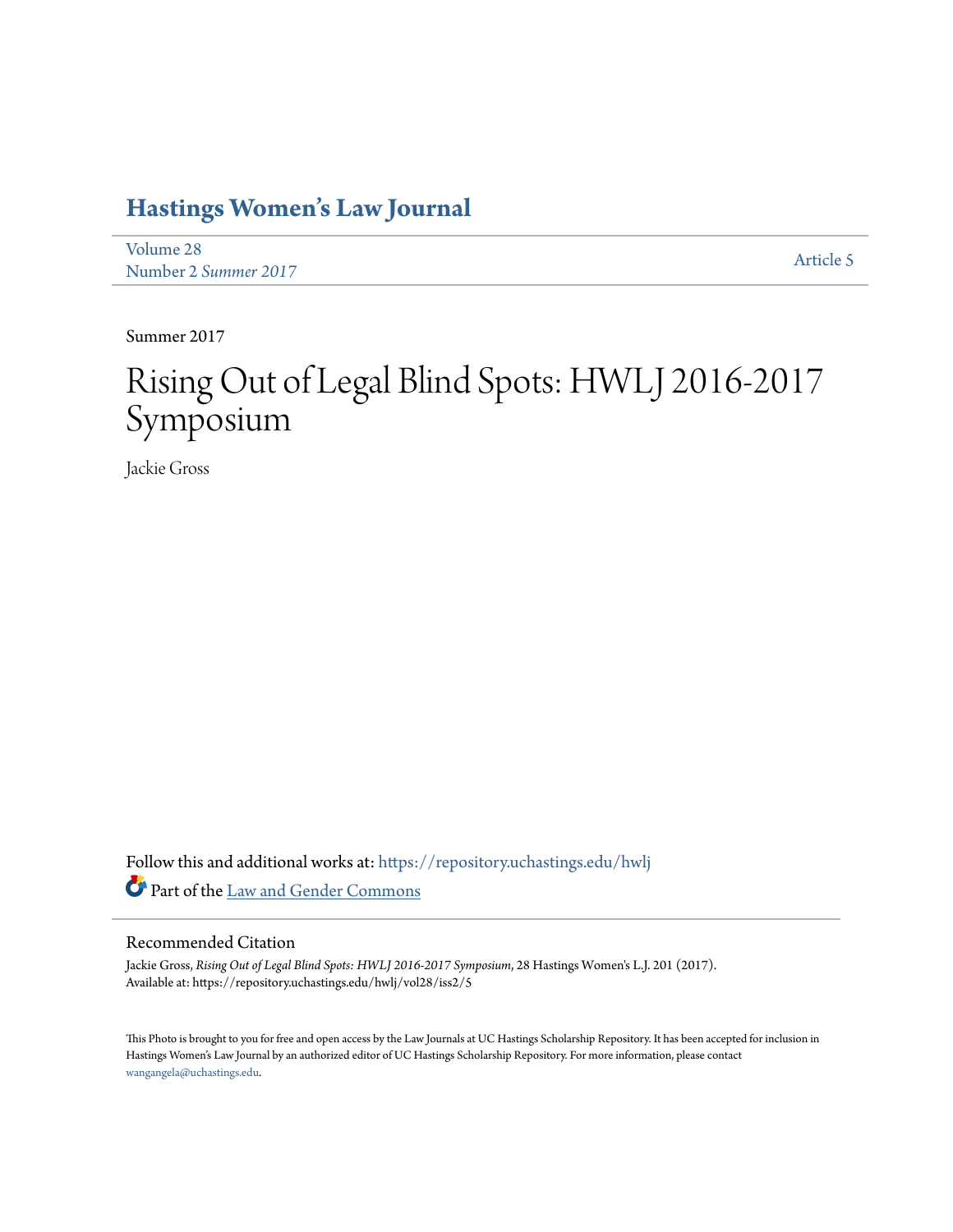## Rising Out of Legal Blind Spots: HWLJ 2016-2017 Symposium *Photos by Jackie Gross\**



**Keynote Speaker, Cleve Jones** (right) with Executive Communications Editor, Christian Urbano (left)



**When We Rise Panel** (left to right): Roma Guy, Ken Jones, Cecilia Chung, and Diane Jones.

HASTINGS WOMEN'S LAW JOURNAL 201

<sup>\*</sup> Jaclyn Gross is a second-year law student at Hastings. She currently serves as President of OUTLAW and as Assistant Regional Chair for the National LGBT Bar Association's Law Student Congress.